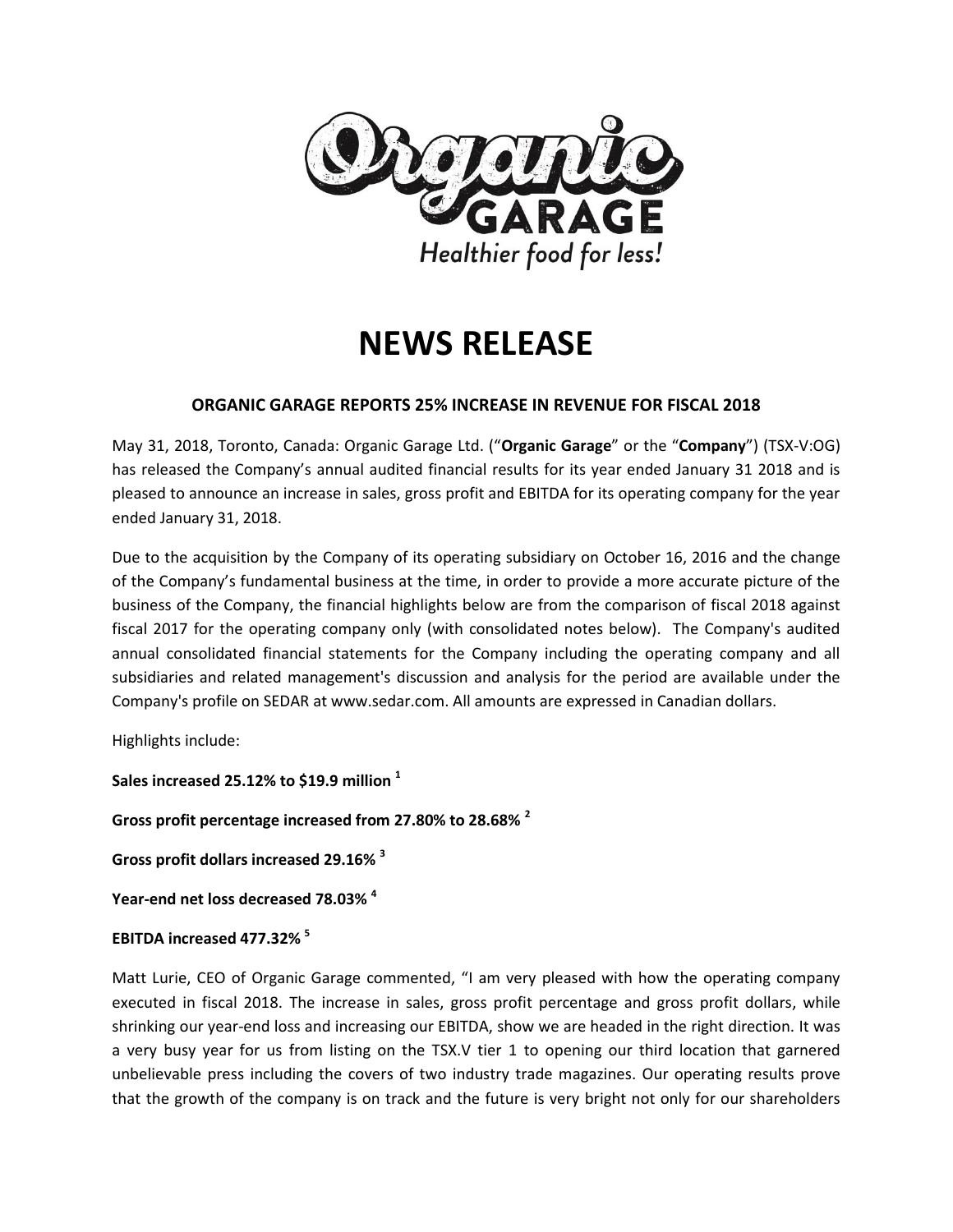but our customers as well. We will continue to build upon the success of this past year with continued strong results as we grow our store count and deliver on our mission to bring "healthier food for less" to the masses."

**1** 326.72% consolidated

 $2$  30.19% to 28.68% consolidated

<sup>3</sup> 305.51% consolidated

<sup>4</sup> Year-end loss increase of 63.5% consolidated as a result of stock based compensation and depreciation expense

<sup>5</sup> Operating Company only

#### **About Organic Garage Ltd.**

Organic Garage (TSX-V: OG) is one of Canada's leading independent organic grocers committed to offering its customers a wide selection of healthy and natural products at everyday affordable prices. The company's stores are in prime retail locations designed to give customers an inclusive, unique and value-focused grocery shopping experience. Founded in 2005 by a fourth generation grocer, Organic Garage is headquartered in Toronto and operates a highly efficient supply chain through its centralized distribution centre. The company is focused on continuing to expand its retail footprint within the Greater Toronto Area. For more information please visit the Organic Garage website at [www.organicgarage.com.](http://www.organicgarage.com/)

#### **For further information please contact:**

Evan Clifford T: (416) 201-9390 E: investor\_relations@organicgarage.com W: www.organicgarage.com

### **THE TSX VENTURE EXCHANGE HAS NOT REVIEWED AND DOES NOT ACCEPT RESPONSIBILITY FOR THE ADEQUACY OR ACCURACY OF THE CONTENT OF THIS NEWS RELEASE.**

#### **Cautionary Note Regarding Forward-looking Statements**

This news release contains certain forward-looking statements and forward-looking information (collectively referred to herein as "forward-looking statements") within the meaning of applicable Canadian securities laws. All statements other than statements of present or historical fact are forwardlooking statements. Forward-looking statements are often, but not always, identified by the use of words such as "anticipate", "achieve", "could", "believe", "plan", "intend", "objective", "continuous", "ongoing", "estimate", "outlook", "expect", "may", "will", "project", "should" or similar words, including negatives thereof, suggesting future outcomes.

Forward looking statements are subject to both known and unknown risks, uncertainties and other factors, many of which are beyond the control of Organic Garage, that may cause the actual results, level of activity, performance or achievements of Organic Garage to be materially different from those